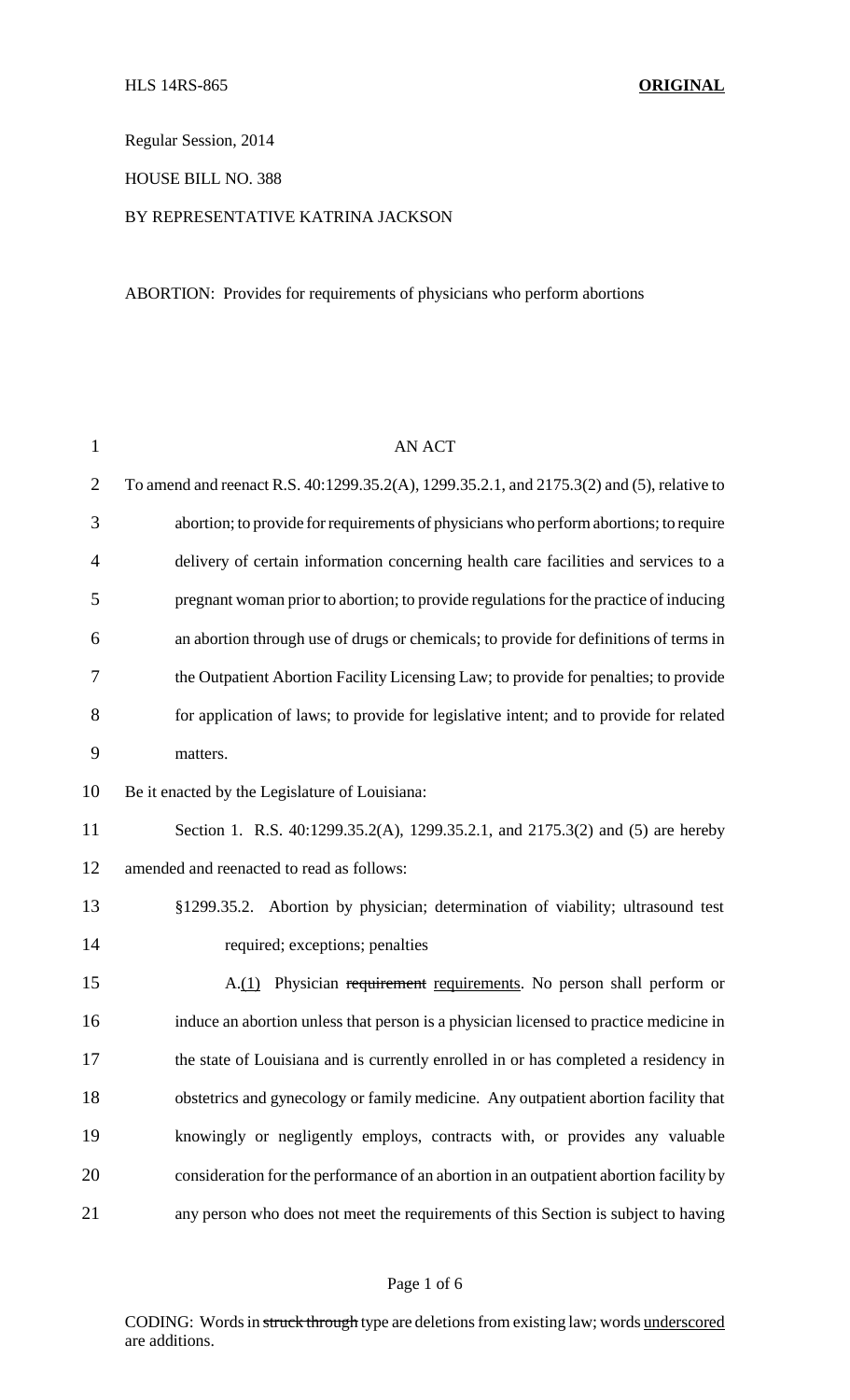| $\mathbf{1}$   | its license denied, non-renewed, or revoked by the Department of Health and           |
|----------------|---------------------------------------------------------------------------------------|
| $\overline{2}$ | Hospitals in accord with R.S. 40:2175.6.                                              |
| 3              | (2) On the date the abortion is performed or induced, a physician performing          |
| $\overline{4}$ | or inducing an abortion shall:                                                        |
| 5              | (a) Have active admitting privileges at a hospital that is located not further        |
| 6              | than thirty miles from the location at which the abortion is performed or induced and |
| 7              | that provides obstetrical or gynecological health care services.                      |
| 8              | (b) Provide the pregnant woman with all of the following before the abortion          |
| 9              | is performed or induced:                                                              |
| 10             | A telephone number by which the pregnant woman may reach the<br>(i)                   |
| 11             | physician, or other health care personnel employed by the physician or facility at    |
| 12             | which the abortion was performed or induced, who has twenty-four hour per day         |
| 13             | access to the woman's relevant medical records so that the woman may request          |
| 14             | assistance related to any complication that arises from the performance or induction  |
| 15             | of the abortion, or to ask health-related questions regarding the abortion.           |
| 16             | (ii) The name and telephone number of the nearest hospital to the home of             |
| 17             | the pregnant woman at which an emergency arising from the abortion would be           |
| 18             | treated.                                                                              |
| 19             | Written notice informing the pregnant woman whether the outpatient<br>(iii)           |
| 20             | abortion facility follows the practice of imposing abortion sales quotas on its       |
| 21             | employees.                                                                            |
| 22             | *<br>$\ast$<br>*                                                                      |
| 23             | §1299.35.2.1. Drugs or chemicals used; penalties                                      |
| 24             | A. When any drug or chemical is used for the purpose of inducing an                   |
| 25             | abortion as defined in R.S. 40:1299.35.1, the physician who prescribed the drug or    |
| 26             | chemical shall be in the same room and in the physical presence of the pregnant       |
| 27             | woman when the drug or chemical is initially administered, dispensed, or otherwise    |
| 28             | provided to the pregnant woman.                                                       |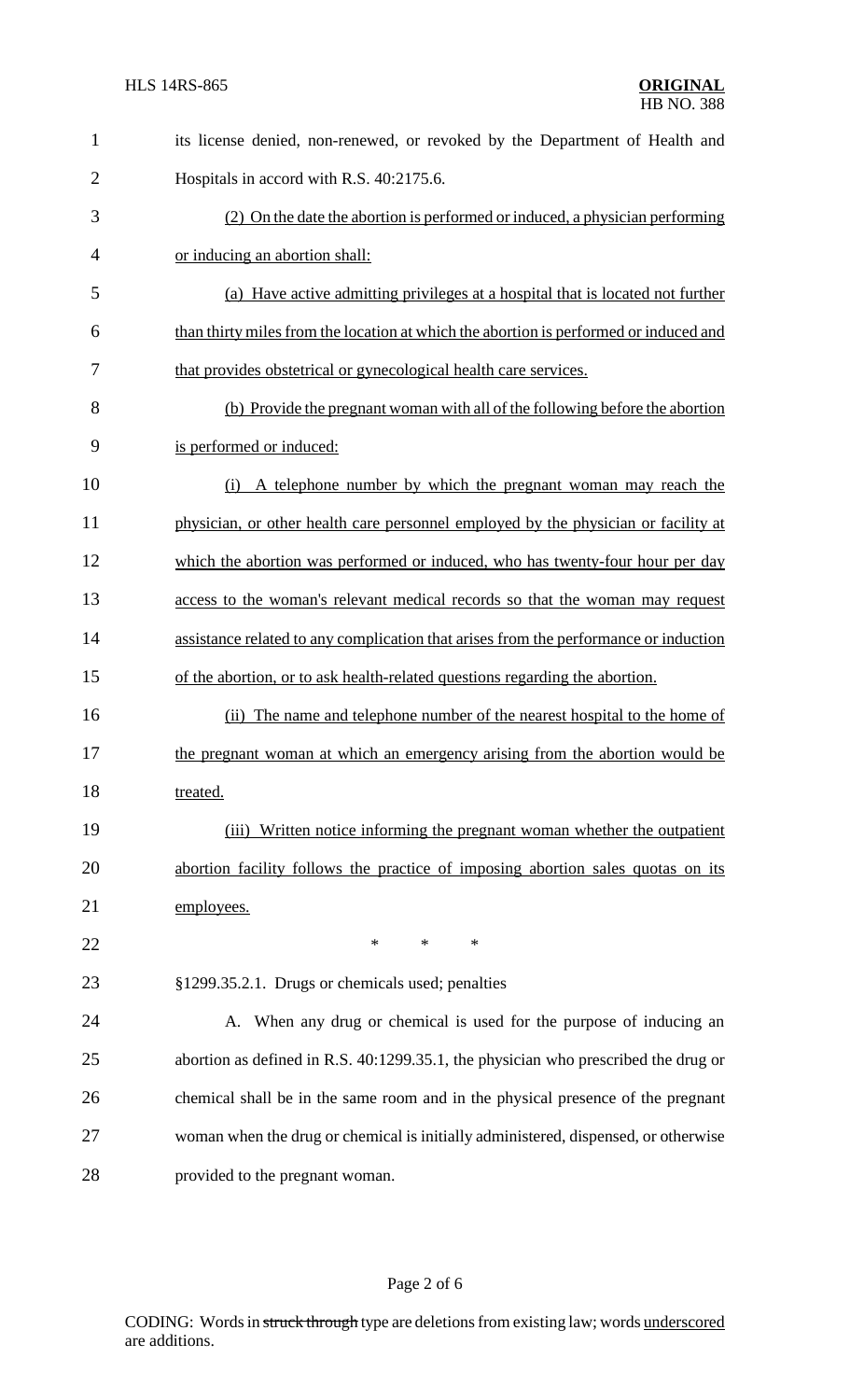| $\mathbf{1}$   | <b>B.</b> The drug or chemical shall not be administered, dispensed, or otherwise      |
|----------------|----------------------------------------------------------------------------------------|
| $\overline{2}$ | provided to the pregnant woman by a physician or any person acting under the           |
| 3              | physician's direction, whether in a licensed outpatient abortion facility, private     |
| $\overline{4}$ | medical office or any other facility, unless the physician has obtained the voluntary  |
| 5              | and informed consent of the pregnant woman pursuant to the provisions of R.S.          |
| 6              | 40:1299.35.6 and the requirements set forth therein.                                   |
| $\overline{7}$ | C. If a physician prescribes, dispenses, administers, or provides any drug or          |
| 8              | chemical to a pregnant woman for the purpose of inducing an abortion as defined in     |
| 9              | R.S. 40:1299.35.1, the physician shall report the abortion to the Department of        |
| 10             | Health and Hospitals as provided in R.S. 40:1299.35.10.                                |
| 11             | In addition to the requirements of reporting complications to the<br>D.                |
| 12             | Department of Health and Hospitals pursuant to R.S. 40:1299.35.10, if the physician    |
| 13             | knows that the woman experiences a serious adverse event, as defined by the            |
| 14             | MedWatch Reporting System, during or after the administration or use of the drug,      |
| 15             | the physician shall also report the event to the United States Food and Drug           |
| 16             | Administration through the MedWatch Reporting System not later than the third day      |
| 17             | after the date the physician learns that the event occurred.                           |
| 18             | E. The Louisiana State Board of Medical Examiners may take disciplinary                |
| 19             | action as authorized in R.S. 37:1261 et seq. or any other applicable provision of law  |
| 20             | against a physician who violates any provision of this Section.                        |
| 21             | <b>B.</b> E. Any person not under the direction of a physician who knowingly           |
| 22             | performs or attempts to perform an abortion without complying with the                 |
| 23             | requirements of using chemicals or drugs in violation of this Section shall be subject |
| 24             | to penalties pursuant to R.S. 40:1299.35.19. No penalty may be assessed against the    |
| 25             | woman upon whom who undergoes the abortion is performed or attempted to be             |
| 26             | performed.                                                                             |
| 27             | $\ast$<br>*<br>∗                                                                       |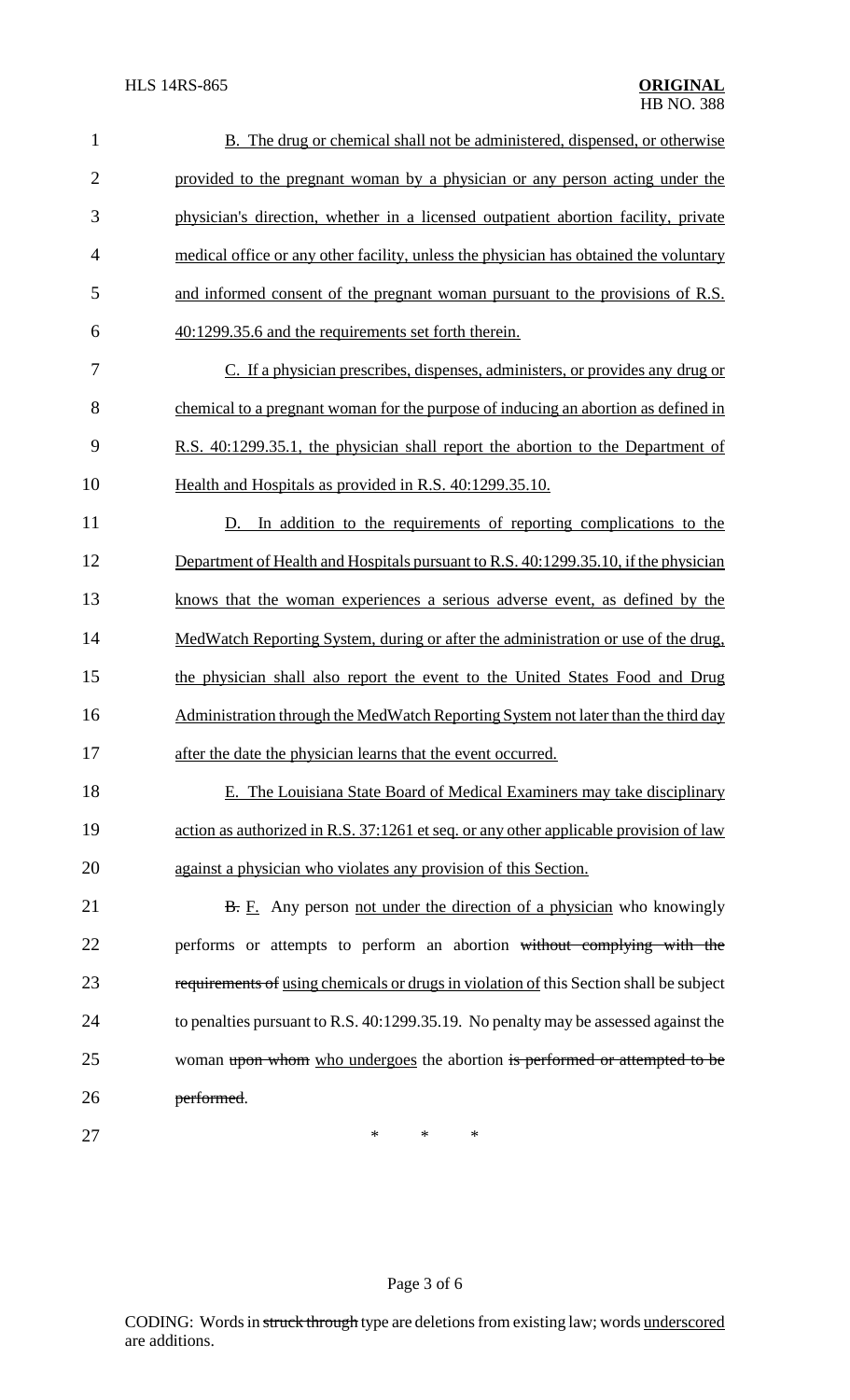| $\mathbf{1}$   | §2175.3. Definitions                                                                         |
|----------------|----------------------------------------------------------------------------------------------|
| $\overline{2}$ | For purposes of this Part, the following definitions apply:                                  |
| 3              | $\ast$<br>*<br>$\ast$                                                                        |
| 4              | (2) "First trimester" means the time period from $s\overline{x}$ up to fourteen weeks        |
| 5              | after the first day of the last menstrual period.                                            |
| 6              | $\ast$<br>$\ast$<br>$\ast$                                                                   |
| 7              | (5) "Outpatient abortion facility" means any outpatient facility, other than                 |
| 8              | a hospital as defined in R.S. 40:2102 or an ambulatory surgical center as defined in         |
| 9              | R.S. 40:2133, in which any second trimester or five or more first trimester abortions        |
| 10             | per month calendar year are performed.                                                       |
| 11             | $\ast$<br>$\ast$<br>$\ast$                                                                   |
| 12             | Section 2. This Act shall be known as the "Unsafe Abortion Protection Act".                  |
| 13             | Section 3. The legislature intends that every application of this statute to every           |
| 14             | individual woman shall be severable from each other. In the unexpected event that the        |
| 15             | application of this statute is found to impose an impermissible undue burden on any pregnant |
| 16             | woman or group of pregnant women, the application of the statute to those women shall be     |
| 17             | severed from the remaining applications of the statute that do not impose an undue burden,   |
| 18             | and those remaining applications shall remain in force and unaffected.                       |
| 19             | Section 4. The Louisiana State Law Institute is hereby authorized and requested to           |
| 20             | redesignate, in accordance with the provisions of the Act which originated as House Bill No. |
| 21             | of this 2014 Regular Session of the Legislature, the number of any Section of statute        |
| 22             | amended by this Act and recodified by the provisions of the Act which originated as House    |
| 23             | Bill No. _____ of this 2014 Regular Session of the Legislature.                              |

## DIGEST

The digest printed below was prepared by House Legislative Services. It constitutes no part of the legislative instrument. The keyword, one-liner, abstract, and digest do not constitute part of the law or proof or indicia of legislative intent. [R.S. 1:13(B) and 24:177(E)]

Katrina Jackson HB No. 388

**Abstract:** Provides for requirements of physicians who perform abortions.

Page 4 of 6

CODING: Words in struck through type are deletions from existing law; words underscored are additions.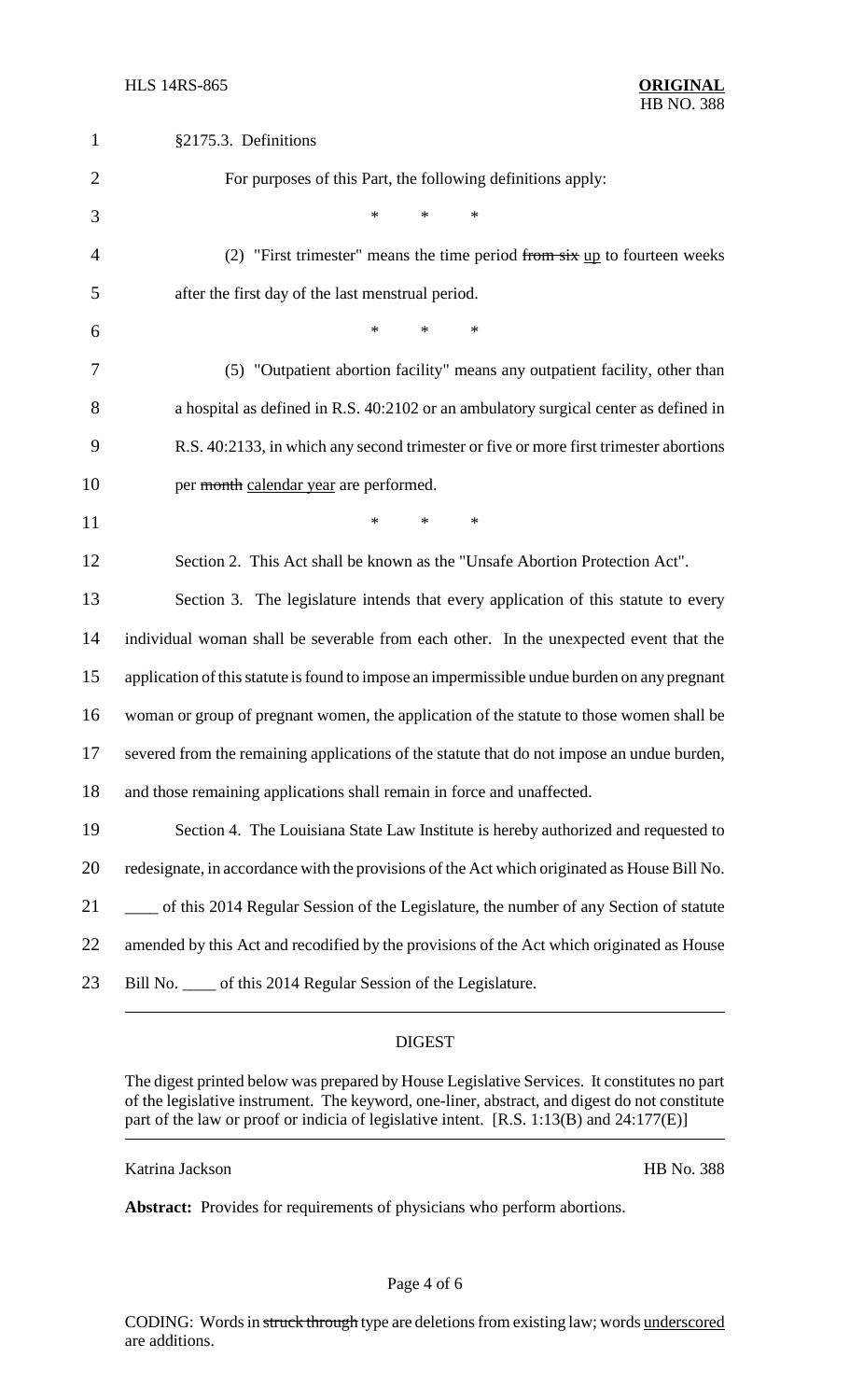Present law provides requirements of physicians who perform abortions. Proposed law retains present law and adds thereto a requirement that on the date an abortion is performed or induced, the physician performing or inducing the abortion shall:

- (1) Have active admitting privileges at a hospital that is located not further than 30 miles from the location at which the abortion is performed or induced and that provides obstetrical or gynecological health care services.
- (2) Provide the pregnant woman with all of the following before the abortion is performed or induced:
	- (a) A telephone number by which the pregnant woman may reach the physician, or other health care personnel employed by the physician or facility at which the abortion was performed or induced, who has twenty-four hour per day access to the woman's relevant medical records so that the woman may request assistance related to any complication that arises from the performance or induction of the abortion, or to ask health-related questions regarding the abortion.
	- (b) The name and telephone number of the nearest hospital to the home of the pregnant woman at which an emergency arising from the abortion would be treated.
	- (c) Written notice informing the pregnant woman whether the outpatient abortion facility follows the practice of imposing abortion sales quotas on its employees.

Present law provides regulations for the practice of inducing an abortion through use of drugs or chemicals. Proposed law retains present law and adds thereto the following requirements:

- (1) No drug or chemical shall be administered, dispensed, or otherwise provided to the pregnant woman by a physician or any person acting under the physician's direction, whether in a licensed outpatient abortion facility, private medical office or any other facility, unless the physician has obtained the voluntary and informed consent of the pregnant woman pursuant to the requirements of present law.
- (2) If a physician prescribes, dispenses, administers, or provides any drug or chemical to a pregnant woman for the purpose of inducing an abortion, the physician shall report the abortion to DHH in accordance with provisions of present law.
- (3) If the physician knows that the woman experiences a serious adverse event, as defined by the MedWatch Reporting System, during or after the administration or use of a drug to induce an abortion, the physician shall report the event to the U.S. Food and Drug Administration through the MedWatch Reporting System not later than the third day after the date he learns that the event occurred.

Proposed law authorizes the La. State Board of Medical Examiners to take disciplinary action as authorized in present law against a physician who violates any provision of proposed law.

For purposes of present law comprising the Outpatient Abortion Facility Licensing Law, present law defines "first trimester" as the time period from 6 to 14 weeks after the first day of the last menstrual period. Proposed law revises definition to provide that "first trimester" means the time period up to 14 weeks after the first day of the last menstrual period.

For purposes of present law comprising the Outpatient Abortion Facility Licensing Law, present law defines "outpatient abortion facility" as any outpatient facility, other than a

## Page 5 of 6